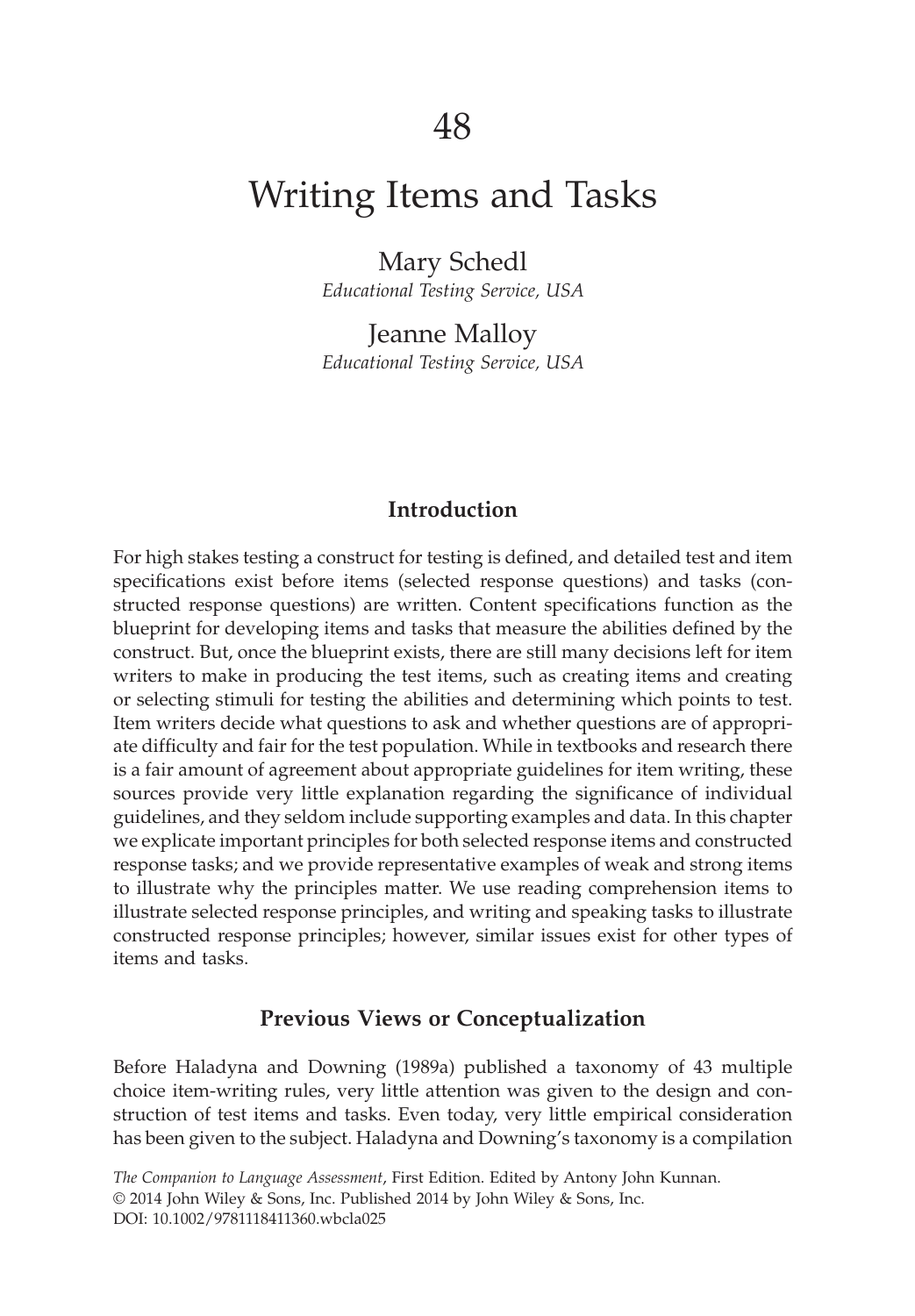of suggestions from textbook authors and other sources. Characteristics of the stimuli in item development are not considered. In another study, these two researchers analyzed the results of 96 theoretical and empirical studies to see what support they provided for each rule (1989b). Two rules received the greatest attention—a rule about the number of options an item should have and a rule about the need to balance (vary) the position of the correct answers in test questions. For nearly 50% of the rules no research was found. More recently Haladyna, Downing, and Rodriguez (2002) published a taxonomy of 31 multiple choice itemwriting guidelines for classroom teachers. The authors considered the validity of each guideline both on the basis of collective opinions of textbook authors and on the basis of empirical research, but even here they state that "item writing is still largely a creative act" (p. 328). In 2005 Frey, Petersen, Edwards, Pedrotti, and Peyton compiled a separate list of 40 item-writing rules for classroom assessment, using an approach similar to that of Haladyna and Downing. There was substantial agreement in their results.

Also modeling their study on the taxonomy of Haladyna et al. (2002), Hogan and Murphy (2007) compiled advice on crafting and scoring constructed response tasks, identifying 12 recommendations for preparing constructed response tasks and 13 for scoring. Rationales underlying some of these recommendations are discussed, among others, in Schmeiser and Welch (2006) and McClellan (2010). In his book *Constructing Test Items* (1989), Steven Osterlind considers important issues in item writing, including the relationship of items to test validity and reliability. He also addresses the difficulty of establishing evidence for good items in absolute terms, and the fact that constructing test items demands complex technical skills and sophisticated levels of thinking. In addition, he attempts to synthesize the technical skills needed to construct test items. The Association of Language Testers in Europe (ALTE) published an extensive set of course materials for item writers (1995, updated 2005; we used the updated version) that presupposes the need for item writers to have a good background in models of language ability (Module 1), the test production process (Module 2), and item-writing issues and item types (Module 3). Nevertheless, while pointing out that "it is essential for an item writer to be trained in the techniques of item writing" (p.106), the authors list, but do not elaborate on, guidelines similar to those found in other taxonomies.

Given the paucity of empirical evidence related to item-writing rules, many testing programs produce their own version of tips and guidelines for item writers. In our experience taxonomies of item-writing rules alone are insufficient to guide novice item writers. They need detailed explanations and examples of both good and bad items. In this chapter we provide recommendations for writing good items and tasks, and we do so on the basis of many observations of items and their statistics over many years. To our knowledge, there are no extensive discussions in the literature that use pretest data to explain how writing items and tasks is related to principles of validity, fairness, reliability (the consistency of test scores across different forms of the same test), item or task difficulty, and discrimination (the power of an individual item or task to separate high ability test takers from low ability test takers). Explaining these relationships is our goal. We also consider characteristics of the stimuli as part of the item and task design.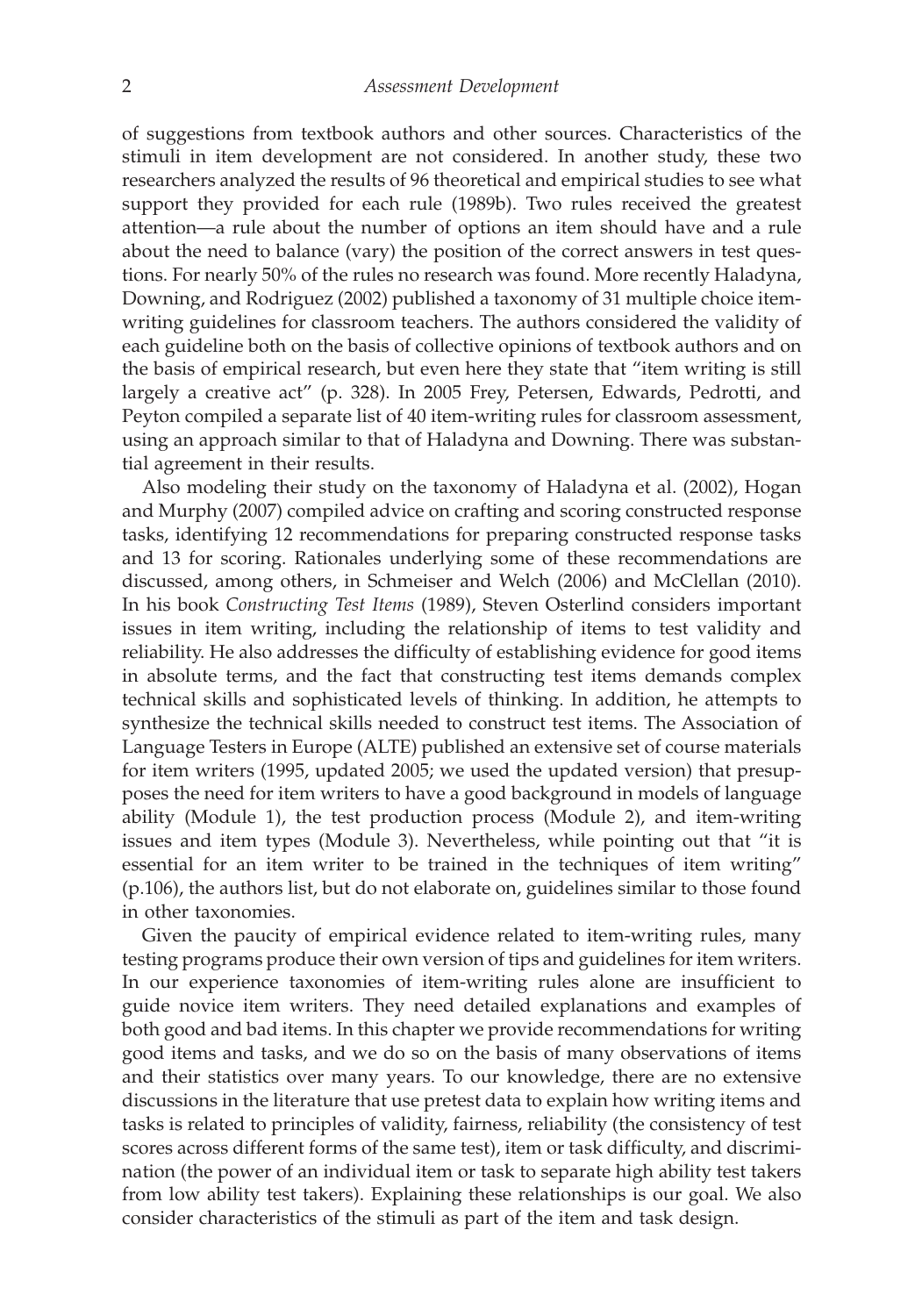# **Current Views or Conceptualization: Writing Test Items and Tasks**

Once a valid construct has been defined and a test framework has been created, test specifications are developed. The specifications indicate the item types, the number of items of each type, and the knowledge, skills, and abilities to be tested. Item writers must be knowledgeable about the test construct and the framework in order to write appropriate test items on the basis of the given specifications and to ensure that the materials, too, are appropriate for the specified test population and purpose—which are also defined in the construct and framework. Testtaker performance on items offers evidence from which we infer the degree to which test takers have or lack the knowledge, skills, and abilities of interest, so the validity of the measurement depends on the degree to which the test items assess these appropriately. Poor item writing causes construct-irrelevant variables to influence measurement. Something that is irrelevant to the construct is not part of the knowledge, skills, and abilities that a test is supposed to be measuring. Item and task validity, discrimination, and difficulty can be negatively impacted by construct-irrelevant variables.

Fairness is a fundamental assessment principle that is directly related to validity. Xi (2010) argues that fairness is an aspect of validity and conceptualizes it as comparable validity for all relevant groups. An item that is unfair allows some test takers or groups of test takers to perform better or worse than other test takers of the same ability. It is the item writer's responsibility to ensure that test materials are equally accessible to test takers from different backgrounds, because failure to do so may lead to construct-irrelevant variance. The reliability of measurement across different forms of a test is directly related to the item writers' ability to create comparable and valid test questions of appropriate difficulty and discrimination.

We divide this section into three parts. In the first part we consider the craft of item and task writing as it relates to validity and fairness in the design of test questions and tasks. In the second part (selected response items) and in the third part (constructed response tasks) we discuss more subtle and craft-oriented features of item construction, which can affect the difficulty and the discriminating power of items and tasks. In particular, we examine how various components of items and tasks can influence difficulty and discrimination.

# **The Craft of Item and Task Writing: Fairness and Validity**

The language in which selected response items and constructed response tasks are presented must be clear, precise, and unencumbered by superfluous or difficult language. If the item text is more difficult than it needs to be, then it will measure a test taker's ability to understand the item text in addition to the test taker's ability to comprehend the stimulus. This is neither as fair nor as valid a measure as it could be. The following excerpt is from a passage about nestling birds, and the question that follows it is an example of poor item text. Here and in all the examples, the asterisk marks the correct answer.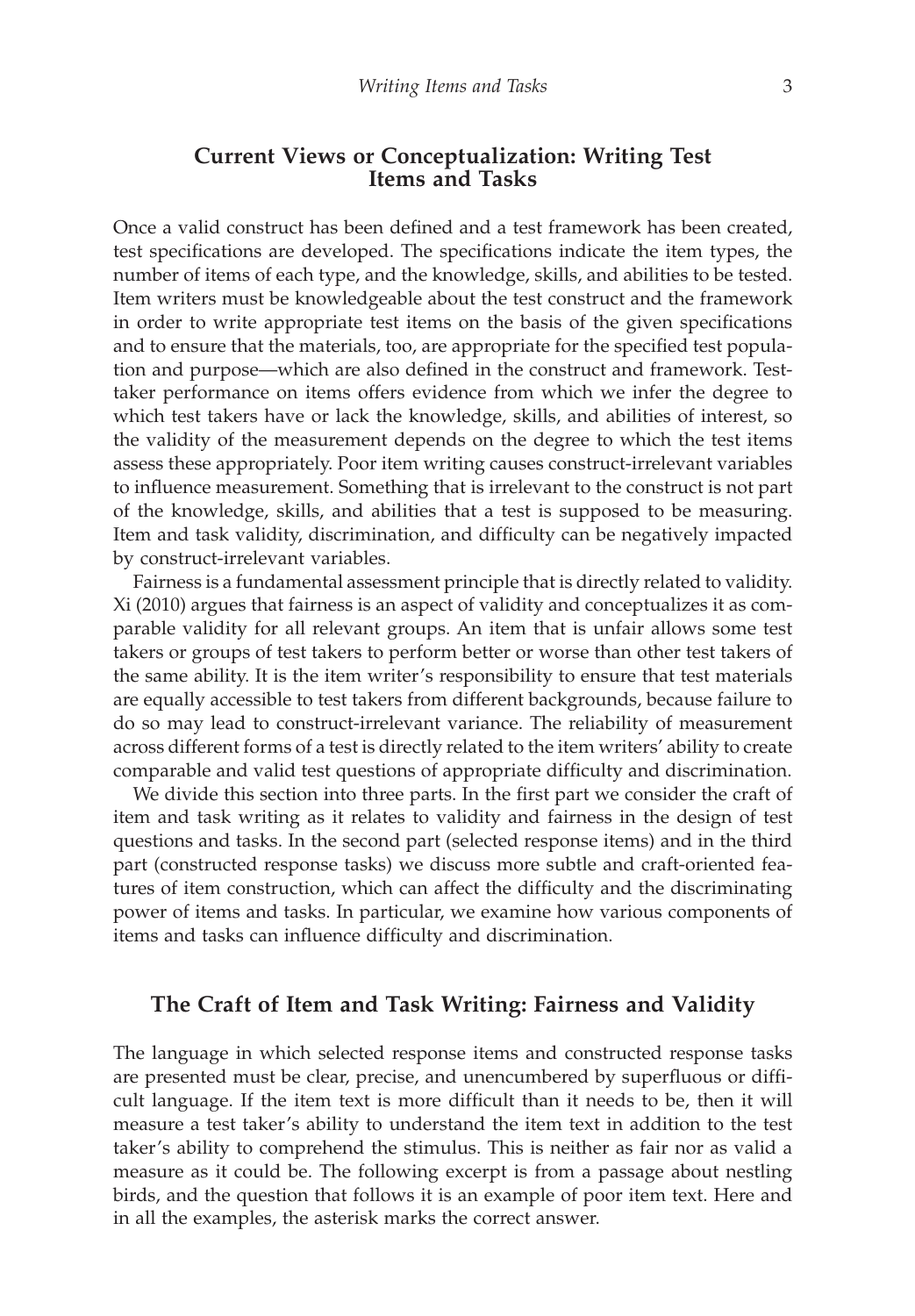#### *Passage excerpt*

Many signals that animals make seem to impose on the signalers costs that are overly damaging. A classic example is noisy begging by nestling songbirds when a parent returns to the nest with food. These loud cheeps and peeps might give the location of the nest away to a listening hawk or raccoon, resulting in the death of the defenseless nestlings. In fact, when tapes of begging tree swallows were played at an artificial swallow nest containing an egg, the egg in that "noisy" nest was taken or destroyed by predators before the egg in a nearby quiet nest in 29 of 37 trials.

#### *Item*

According to the paragraph, the experiment with tapes of begging tree swallows established which of the following?

- \*(1) By making excessive noise in order to obtain the attention of a parent returning to the nest with provisions, nestling birds may put themselves at the mercy of predators.
- (2) Predators are drawn to nests inhabited by nestlings more frequently than they attack nests in which only eggs are available.
- (3) Tapes containing the sounds of nestlings begging for food may entice more predators than the noise made by real nestlings.
- (4) Predators have no means at their disposal other than the begging calls of nestlings to help them locate nests.

In this example each of the options contains difficult words and phrases that are unnecessary for testing the examinee's understanding of the information about the experiment. Option 1 (the correct answer) is complex grammatically and includes lower frequency vocabulary than is used in the passage excerpt. Examinees may understand the text but not the words "excessive" or "provisions," which are not used in the passage itself. The phrase "at the mercy of predators" is essential to expressing the result of the experiment but may not be known by many non-native readers.

Option 2 contains the idiomatic phrase "drawn to" and the participle "inhabited," which is more difficult than necessary; option 3 contains the difficult word "entice," which is not part of the passage excerpt; and option 4 contains the fairly uncommon idiomatic phrase "at their disposal." A version with simpler options would better allow test takers to demonstrate whether they understand what the experiment shows.

Another example of testing the item text rather than the author's intended point is provided below. The use of the negative in both stem and options is confusing.

#### *Item*

According to the paragraph above, which of the following is NOT true about the noisy begging by nestling songbirds?

- (1) It may not go unnoticed by predators.
- (2) It may occur when a parent returns with food.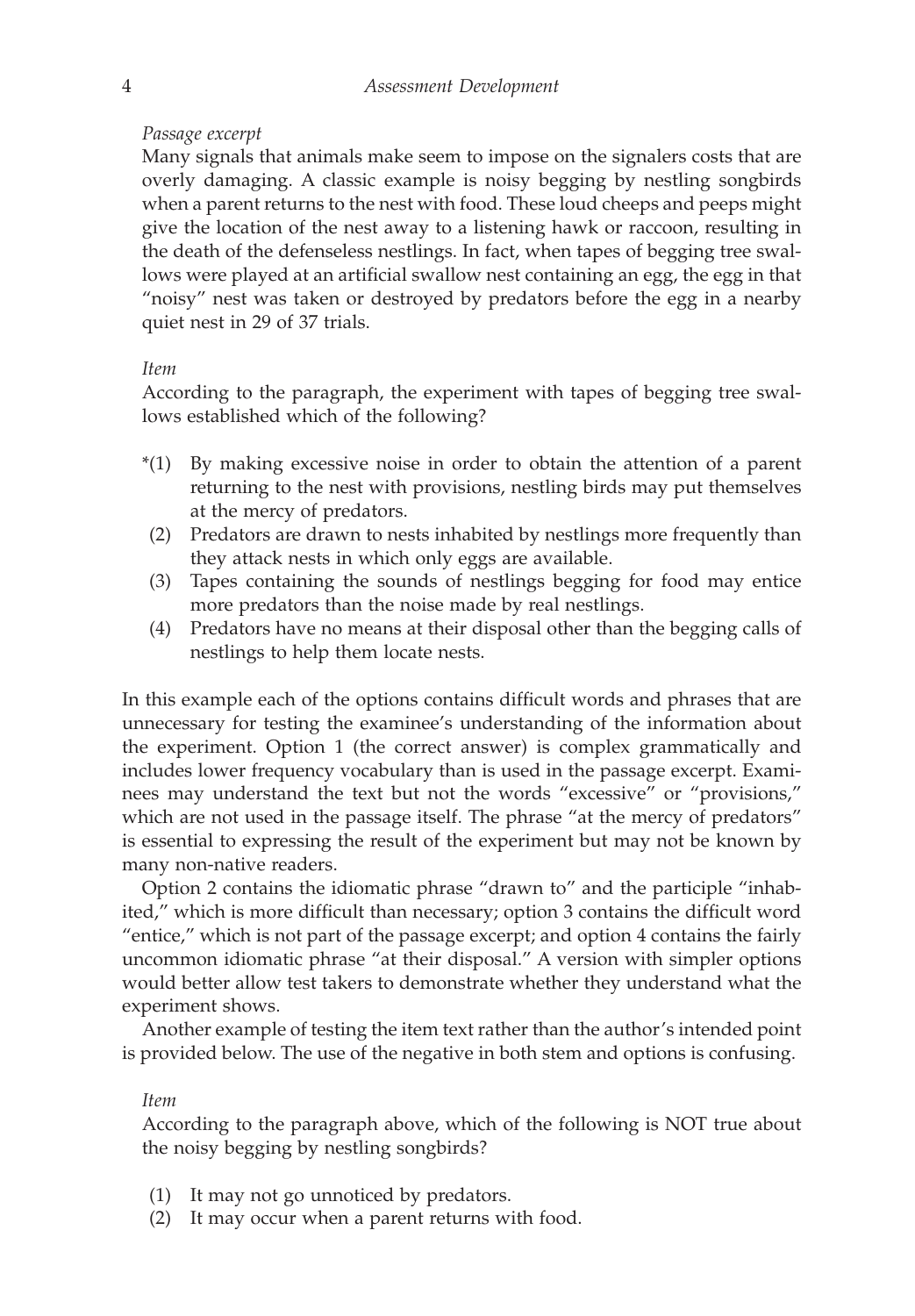- (3) It may result in the death of nestlings.
- \*(4) It may not attract predators to the nest.

With negatives both in the stem and in the options, it is difficult to keep in mind what is true and what is false. In this case Options 1, 2, and 3 are true, but Option 1 includes a negative. Option 4 is not true but does include a negative. Revising options 1 and 4 to eliminate the negatives would make this a more reasonable item, as the following example illustrates.

#### *Revised*

- (1) It may be noticed by predators.
- \*(4) It may keep predators away from the nest.

Similarly, the language of constructed response tasks must be as clear and unencumbered by superfluous or difficult language as possible. A test taker who does not completely understand a task is less likely to produce a work sample that accurately represents his or her ability. Precise action verbs and specific descriptive phrases delineating performance expectations are preferable because they better convey the nature or purpose of a task. For example, it is clearer and more precise to ask test takers to "summarize" another piece of writing than it is to ask them to "discuss" it.

Tasks or their directions should include information indicating the type and amount of detail or elaboration expected, hence the inclusion of comments such as "be sure to support your ideas with specific reasons and examples" and the mention of a typical word range for high quality responses. The absence of specific guidance concerning performance expectations can lead to construct-irrelevant variance. For example, in a constructed response assessment of writing proficiency, able but stylistically economical test takers may leave out examples or other supporting information, unless they are informed that this level of detail is expected.

Constructed-response tasks such as integrated skills tasks have multiple components, and directions are necessarily more complex when such tasks are administered. In TOEFL integrated writing tasks, for example, test takers read a brief passage and then listen to a lecture on the same subject before writing a response on the basis of what they just read and heard. In a staged item such as the one just described, directions for each component are supplied as appropriate: "Now listen to a lecture on the subject you just read about." If preparation time is an item component, the amount of preparation time allowed before responding should be indicated. For example, in a constructed response task measuring speaking proficiency, test takers may be given 30 seconds to make an outline or to mentally prepare a response after learning what the specific speaking task is, and then 60 seconds to deliver their oral response.

When multiple constructed response tasks are included on an assessment and test takers must make decisions about allocating their time, they should be told the point value for each task.

Items and tasks should avoid taking for granted content knowledge that might not be present to the same degree in all test takers and hence might unfairly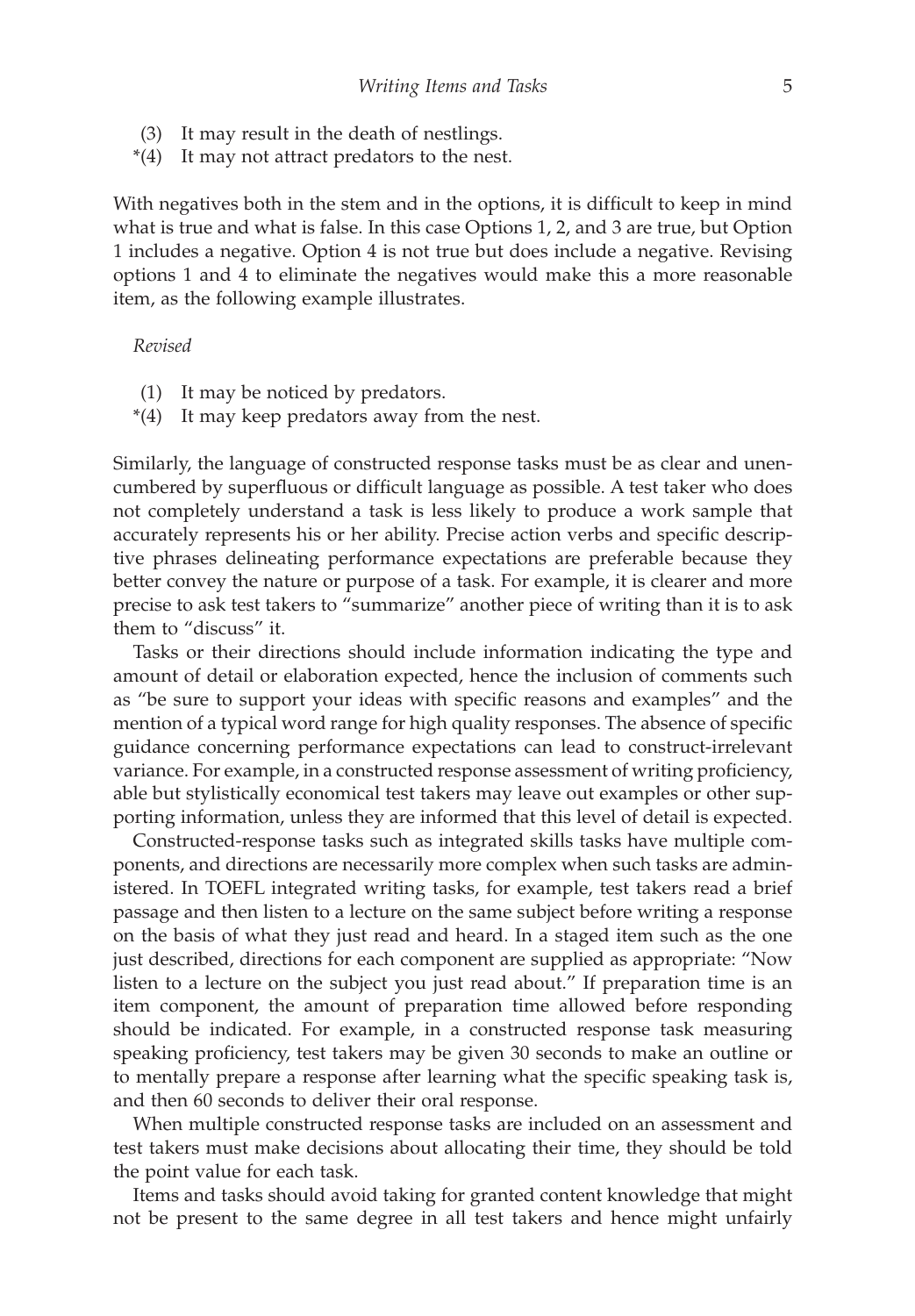disadvantage or advantage certain groups in the test population. Cultural differences in outside knowledge could lead to a significant difference in performance of test takers on an English language test. Consider the following excerpt from a passage on European art:

#### *Passage excerpt*

Academic practice and theory were based on the study of officially approved models . . . and the belief that art was governed by rules akin to the laws of nature or grammatical structures. These precepts were challenged by the Romantic notion of individual genius, which cast the true artist as a rebel who necessarily rejected rules and conventions. In reality, the divide was sometimes less clear-cut than this: for example, J. M. W. Turner, the British artist who revolutionized landscape painting and was acknowledged as an important influence by many later avant-garde artists, remained a passionately loyal member of London's Royal Academy.

The assumption here is that the reader is familiar with Romanticism as a movement, has a good idea of what London's Royal Academy was, understands the implications of being a member of this society, and knows what avant-garde artists stood for. It is unlikely that non-Europeans would be as familiar as Europeans with these matters.

Care must also be taken that the stimuli for items and tasks are not too timeconsuming. In a timed reading comprehension test, the amount of time needed to process passage information must be considered in the item construction process. If more time is required than is available to a test taker, the test taker may try to guess the correct answer or may omit an item, both of which are likely to affect item discrimination and validity.

Similarly, some constructed response tasks may burden the memory. If a stimulus is long, or if there is a delay between the presentation of information in the stimulus and the response (as sometimes occurs in staged tasks), individual differences in the ability to recall rather than in language ability may influence performance. Shortening the stimuli, shortening the time between presentation of the stimuli and response, allowing test takers to take notes during the presentation of stimuli, and giving test takers access to parts of the stimuli while they are responding are ways to reduce the need to recall. For example, in some writing tasks based on reading stimuli, test takers can view the reading stimuli as they write.

# **Difficulty and Reliability**

In this part we consider the individual components of selected response items and how the construction of these components influences item difficulty and discrimination. As noted earlier, discrimination is the power to differentiate high ability test takers from low ability test takers. The higher the level of discrimination, the better. The range of the classical item analysis discrimination index is –1.0 to 1.0. Statistics are reviewed for pretest items, and items with low discrimination may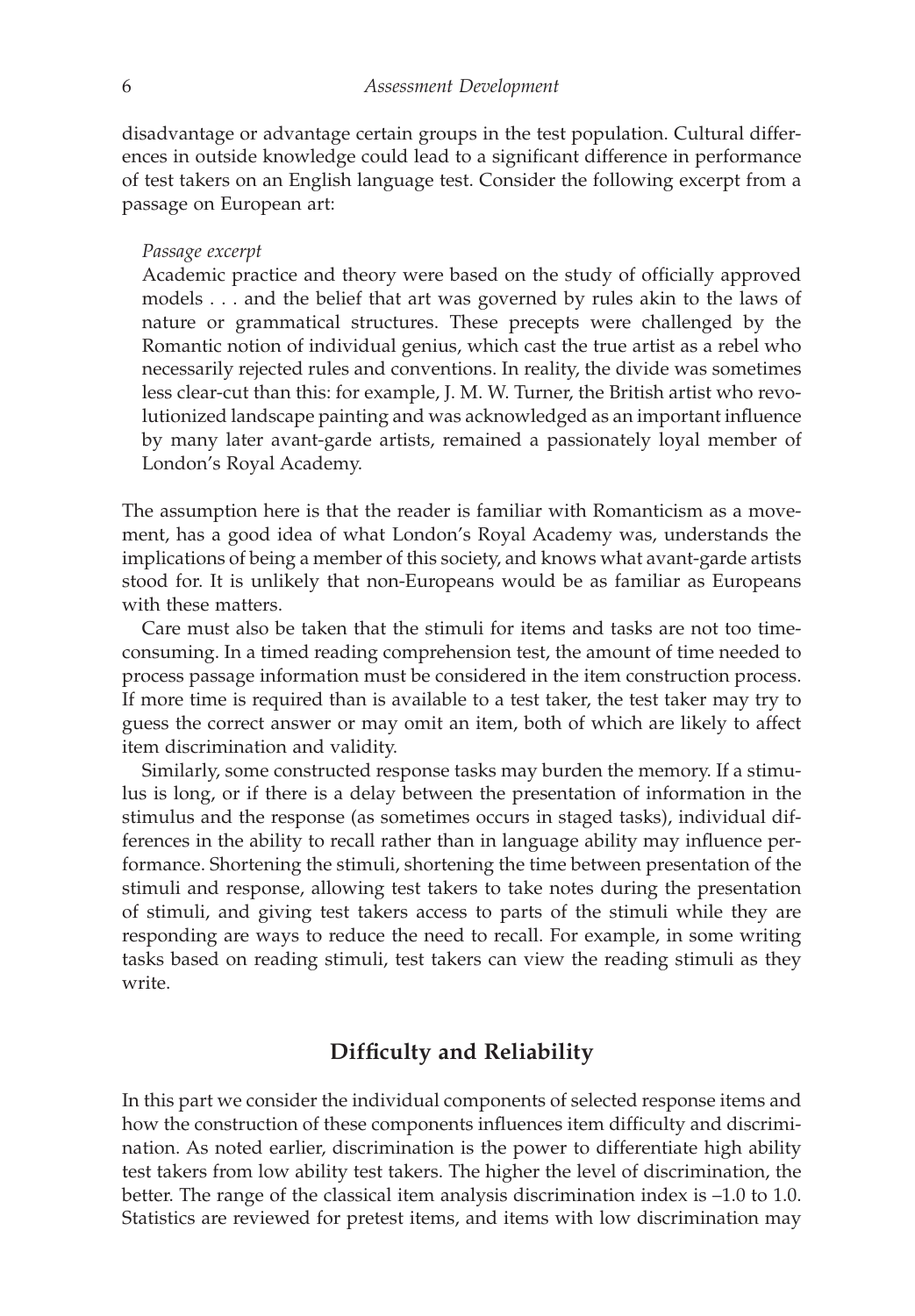be revised and then re-pretested before being delivered operationally. TOEFL items that discriminate below 0.30 are routinely reviewed for item flaws.

Items should test knowledge and skills that are appropriate for the test purpose and population. For a typical test, items range in difficulty from easy to hard for the intended group, and the greatest concentration of items is in the range in which 30% to 70% of the test takers get the item correct. Items significantly easier or more difficult discriminate among members of a relatively small proportion of the test population.

Different parts of a text may vary in lexical, syntactic, and conceptual difficulty. It is important that items that test different parts of such a text correspond in difficulty to the parts they are testing. Ideally, the specific part needed to answer a question should determine the difficulty of that question. Difficult items should not be written about easy parts of a text, because the inferences we draw about test takers' abilities are based on their responses to items. Low ability test takers should answer questions about the easy parts of a text correctly, but they should answer incorrectly questions about the difficult parts of a text. In the following discussion we consider each item component separately and provide examples of items we consider flawed. Some examples represent item development problems that new test developers commonly create and some are from actual TOEFL pretests. For the latter, we look at the item analysis after initial pretesting and compare it with the new item analysis after re-pretesting.

### Item Stem

The stem can be written as a question or as an incomplete statement that is to be completed by selected response options, but the stem should not be undirected. For example, a stem that simply states "the author believes that . . ." is undirected because it forces the test taker to read the options in order to understand what is being asked. Test takers who understand a point being tested should be able to formulate an answer to the question without first reading the options.

Well-crafted stems are free of ambiguity and direct the test taker's attention to the part of the stimulus that contains the information needed for answering the item. The following example is from a TOEFL reading comprehension pretest.

#### *Passage excerpt*

The undisputed pre-Columbian presence on the Pacific islands of Oceania of the sweet potato, which is a New World domesticate, has sometimes been used to support Heyerdahl's "American Indians in the Pacific" theories. However, this is one plant out of a long list of Southeast Asian domesticates. As Patrick Kirch, an American anthropologist, points out, rather than being brought by rafting South Americans to Oceania, sweet potatoes might have just as easily been brought back by returning Polynesian navigators who could have reached the west coast of South America.

#### *Question*

Why does the author discuss the presence of the sweet potato on the Pacific islands?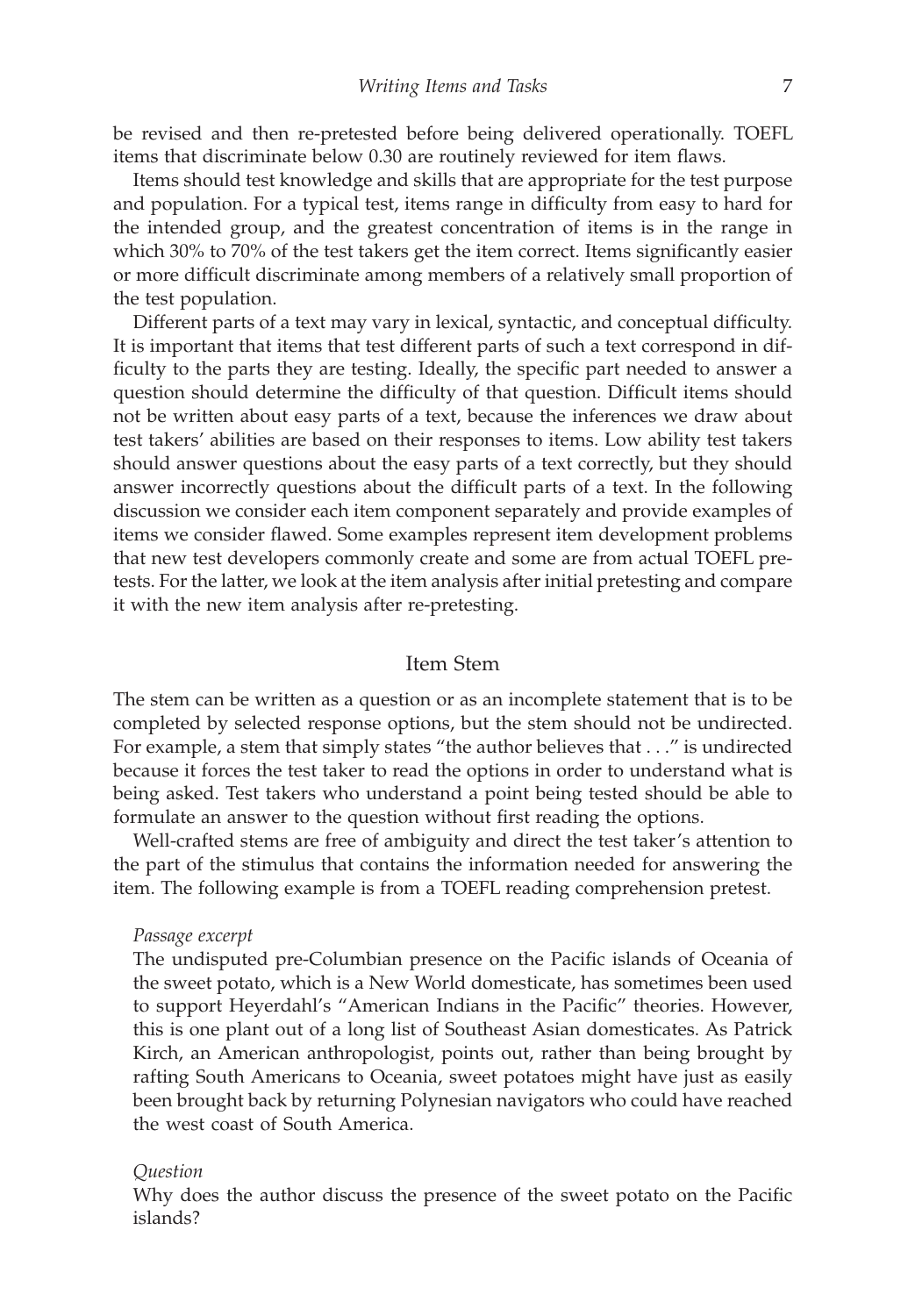- (1) To present evidence in favor of Heyerdahl's idea about American Indians reaching Oceania
- (2) To emphasize the familiarity of Pacific islanders with crops from many different regions of the world
- \*(3) To indicate that a supposed proof of Heyerdahl's theory has an alternative explanation
- (4) To demonstrate that some of the same crops were cultivated in both South America and Oceania

This item was flagged after pretesting because, although 46% of the TOEFL test population chose Option 3, the intended answer, 14.2% of the most able test takers chose a different option. The stem was found to misdirect readers from the intended key and thus was revised to be more directed: "Why does the author mention the views of Patrick Kirch?" When the item was pretested again, 57% chose the intended option and discrimination improved significantly (from 0.44 to 0.55), only 5% of the most able test takers choosing an incorrect answer. The stems of items should also pose questions that are independent of each other.

Since every question on a test contributes to the inferences drawn about a test taker's ability, it is important that the items be independent in the sense that each test question tests a separate point. Lack of independence reduces overall test reliability. The following examples are based on a passage about nesting birds.

### *Passage excerpt*

Further evidence for the costs of begging comes from a study of differences in the begging calls of warbler species that nest on the ground versus those that nest in the relative safety of trees. The young of ground-nesting warblers produce begging cheeps of higher frequencies than do their tree-nesting relatives. These higher-frequency sounds do not travel as far, and so may better conceal the individuals producing them, who are especially vulnerable to predators in their ground nests.

#### *Item*

This paragraph indicates that the begging calls of tree-nesting warblers

- (1) put them at greater risk than ground-nesting warblers experience
- \*(2) can be heard from a greater distance than those of ground-nesting warblers
- (3) are more likely to conceal the signaler than those of ground-nesting warblers
- (4) have higher frequencies than those of ground-nesting warblers

If another item were to ask the following question, then test-wise examinees would know that it must be true that the begging calls of tree-nesting warblers can be heard from a greater distance:

Which of the following can be inferred from the fact that the begging calls of ground-nesting warblers do not travel as far as those of tree-nesting warblers?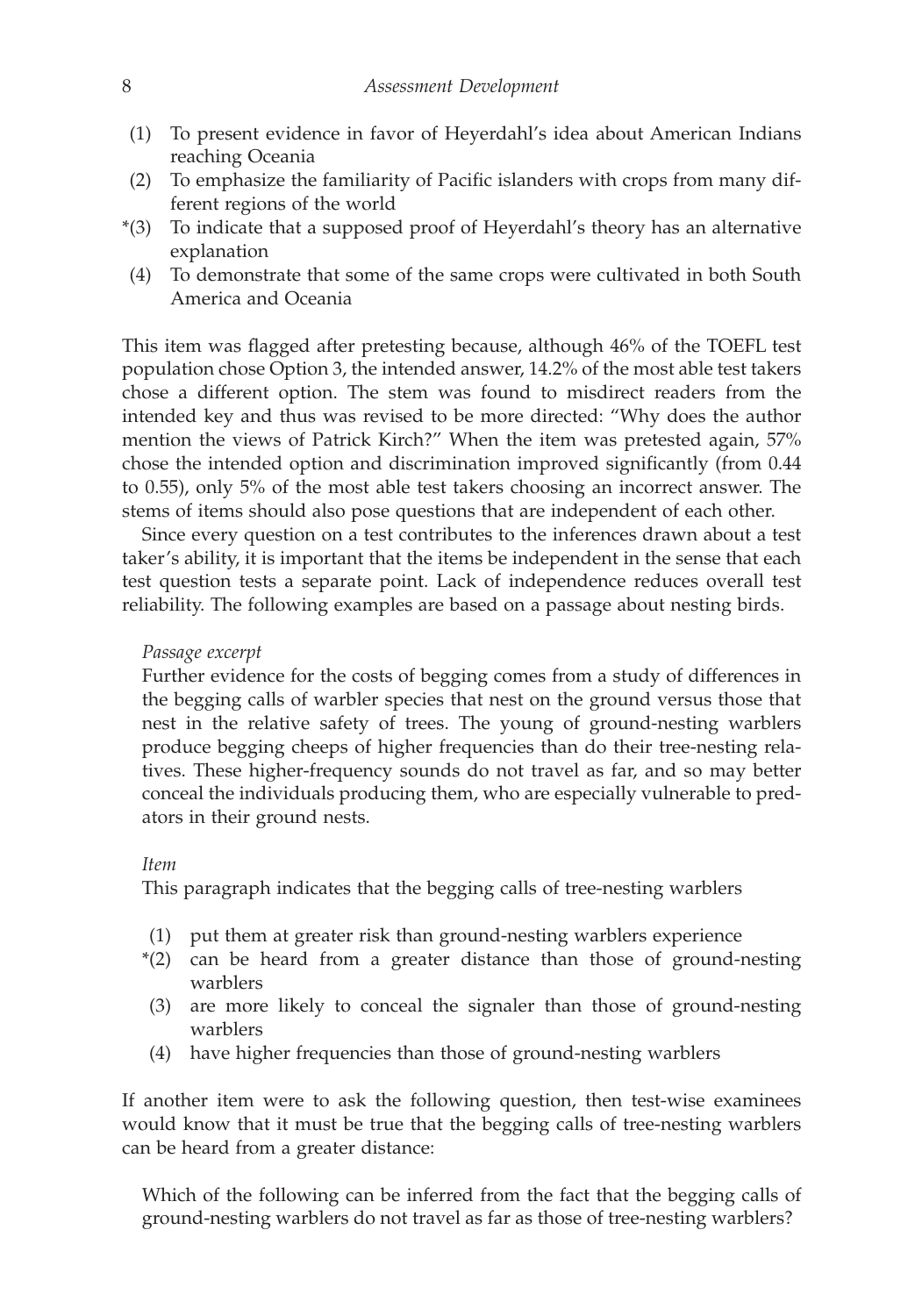Because the second question provides the information requested in the previous question, examinees may be able to answer the first question without understanding this point in the passage itself.

#### Item Key

The key, like the item stem, should be as precise and unambiguous as possible. The following is an example of an imprecise key taken from a TOEFL pretest.

#### *Passage excerpt*

More recent evidence suggests, however, that autonomic activity may not be as broad and diffuse as Cannon contended. Some studies of autonomic activity show clear differences in the autonomic patterns that accompany such emotions as anger and fear. And people across cultures report bodily sensations that differ depending on the emotion: they generally report a quickened heartbeat and tense muscles both when angry and when fearful, but they feel hot or flushed strictly when angry and cold and clammy strictly when afraid. However, even with these refinements, the fact remains that . . .

### *Item*

The word "refinements" in the passage is closest in meaning to

- \*(1) adjustments
- (2) variations
- (3) findings
- (4) applications

In the original version above, 46% of TOEFL test takers answered correctly, with a discrimination value of only 0.28, which is below the 0.30 threshold for item review for TOEFL items. The key was replaced with "small improvements"; this was designed to make it more precise, after which 45% of test takers answered correctly, with an improved discrimination of 0.41.

#### **Distracters**

The purpose of distracters, or incorrect answer choices, is to make it possible to discriminate test takers in terms of the knowledge, skills, and abilities being tested. Able test takers select the correct answer (the key) and less able test takers select distracters.

Because distracters must be wrong but plausible, it is usually more difficult to create distracters than it is to create the stem or the key. Distracters can be based on a statement or idea that is taken from the passage and then modified so as to become incorrect, or they can be plausible answers to the question that are not supported by information in the stimulus. In general, the finer the distinctions that must be made between the key and the distracters, the more difficult the item. The abilities of the test population and the purpose of discriminating among the test takers must be kept in mind in determining how fine the distinctions need to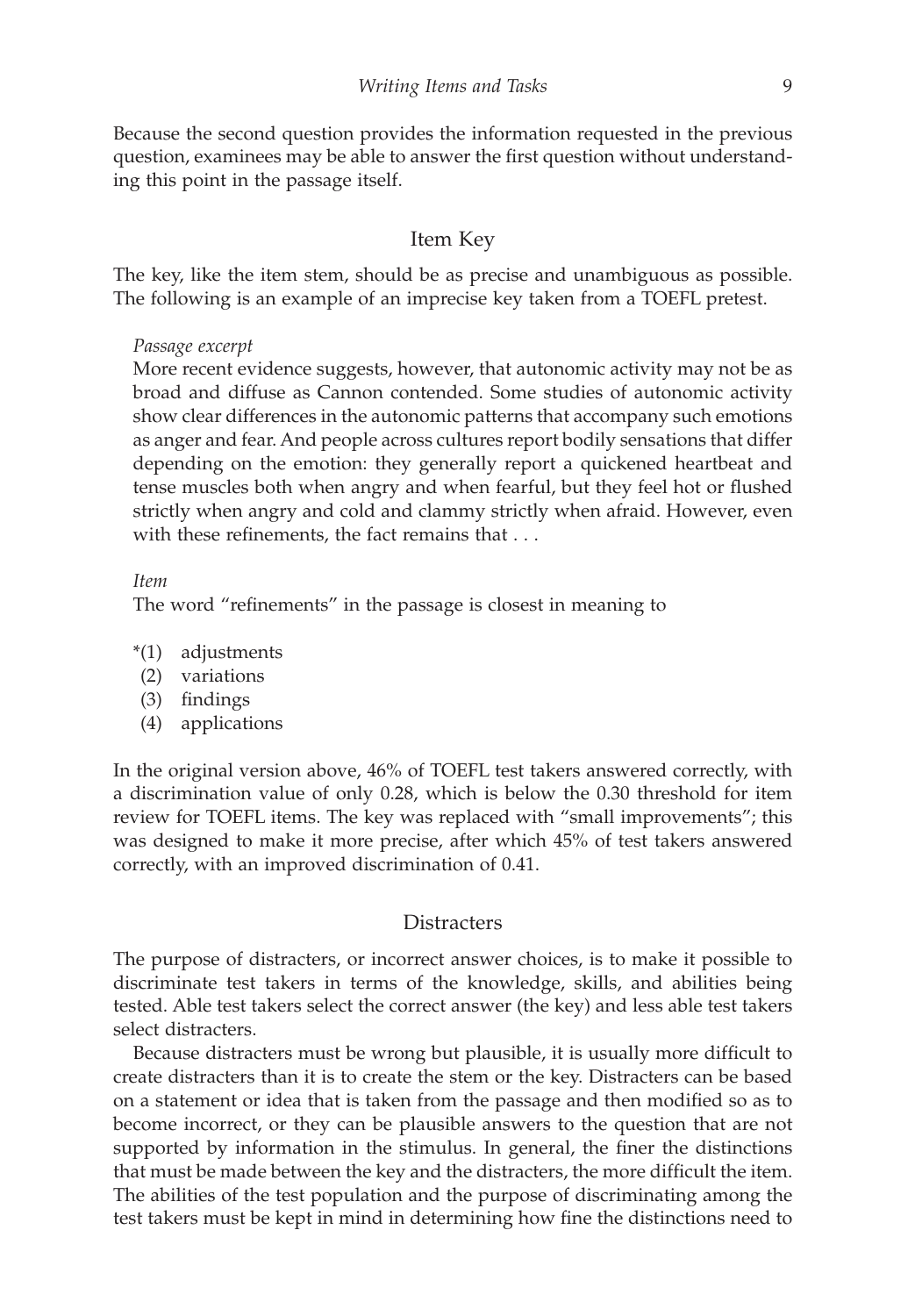be. There are two major considerations in designing distracters and many ways for item authors to go wrong, as illustrated in the following examples.

First, distracters must be attractive to test takers who do not sufficiently understand the stimulus material or the point being tested. Therefore they should be at least superficially related to the stimulus or topic. If the key uses vocabulary from the stimulus, so should the distracters. For questions covering only a small part of a large text, distracters are generally drawn from the same area of the text as the key, because this is the area of the text where test takers expect to find the answer. The item testing the following text includes poor distracters that do not utilize vocabulary or ideas from the stimulus.

#### *Passage excerpt*

Off and on throughout the Cretaceous period, large shallow seas covered extensive areas of the continents. Data from diverse sources, including geochemical evidence preserved in seafloor sediments, indicate that the Late Cretaceous climate was milder than today's. The days were not too hot, nor the nights too cold. The summers were not too warm, nor the winters too frigid.

#### *Weak version*

According to the paragraph above, which of the following is true of the Late Cretaceous climate?

- (1) The climate was very similar to today's.
- (2) The climate supported a large number of species.
- (3) The climate was extremely dry.
- \*(4) The climate did not change dramatically from season to season.

In this weak version, Options 2 and 3 are unlikely to attract test takers who are guessing because they do not include vocabulary from the stimulus, which does not mention "species" or "dryness."

A reasonable item can be created by revising these two options:

### *Revised version*

- (2) Summers were very warm and winters were very cold.
- (3) Shallow seas on the continents caused frequent temperature changes.

Similarly, distracters need to be written so that they cannot be eliminated on the basis of common sense or common knowledge. If a question were to ask for a reason why dinosaurs became extinct, a distracter stating that humans hunted them to extinction would be easy to eliminate because virtually everyone knows that humans and dinosaurs did not coexist.

Test takers are sensitive to positive and negative connotations in stimuli, even when they do not understand specific details, so care should be taken that distracters do not violate test-taker expectations in this regard. In the following example, the immediate context for the word tested is more negative than positive, so the distracters should be either negative or neutral.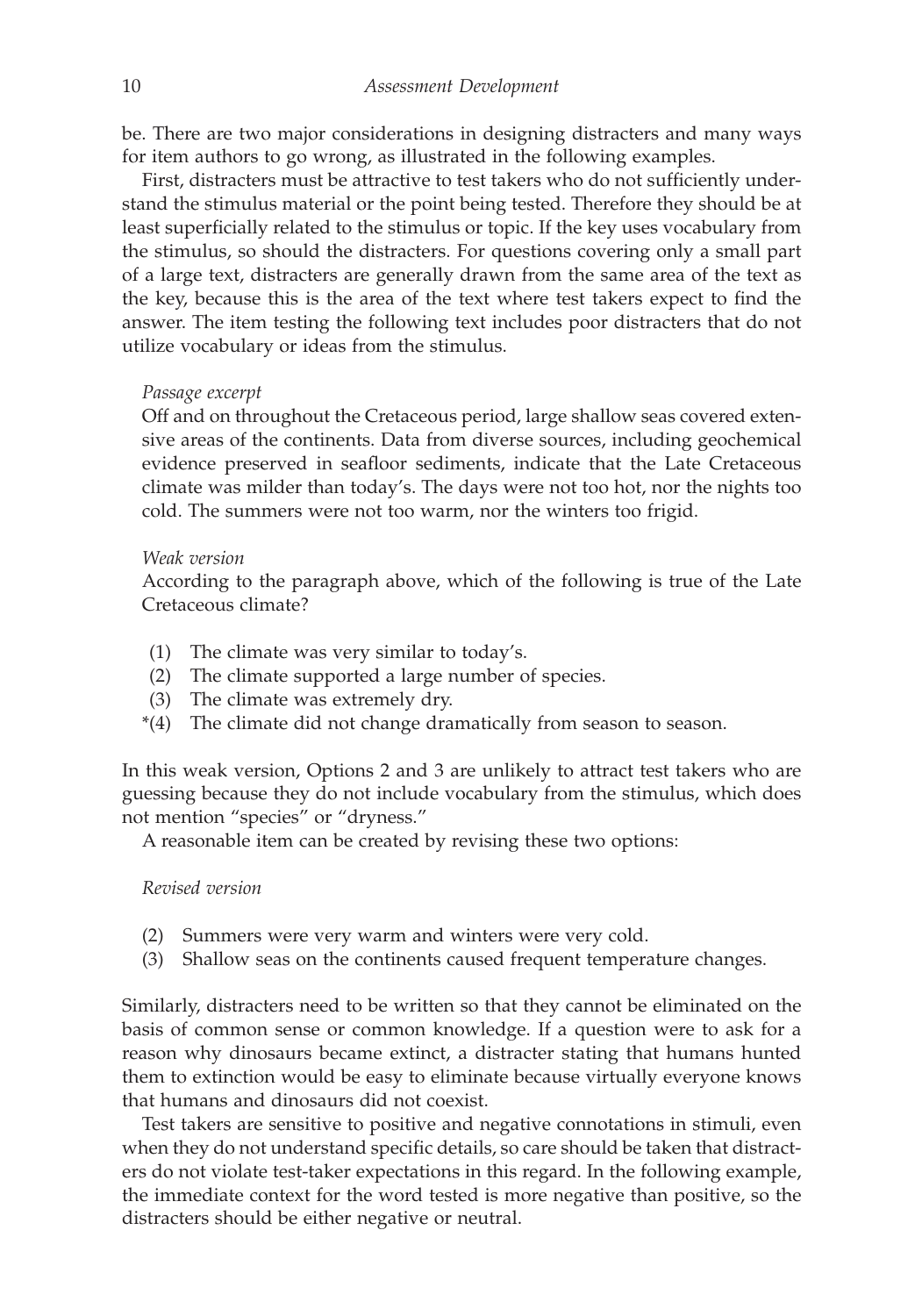# *Passage excerpt*

To the extent that the coverage of the global climate from these records can provide a measure of its true variability, it should at least indicate how all the natural causes of climate change have combined. These include the chaotic fluctuations of the atmosphere, the slower but equally erratic behavior of the oceans, changes in the land surfaces, and the extent of ice and snow.

### *Item*

The word "erratic" in the passage is closest in meaning to

- (1) dramatic
- (2) important
- \*(3) unpredictable
- (4) beneficial

Option 4 (in context, "beneficial behavior of the oceans") does not fit the comparison to the "chaotic fluctuations of the atmosphere," making this a distracter likely to be eliminated by test takers who are guessing.

Distracters are also unattractive when they include absolute terms, such as "never" and "always." It is easy to eliminate a distracter that is absolute, because very few things are either always or never true.

The second major principle concerning the development of distracters is that they need to be clearly false. In the following example, one distracter proved to be too close to the key, resulting in an item that discriminated poorly.

### *Passage excerpt*

Over long periods of time, substances whose physical and chemical properties change with the ambient climate at the time can be deposited in a systematic way to provide a continuous record of changes in those properties over time, sometimes for hundreds of thousands of years. Generally, the layering occurs on an annual basis, hence the observed changes in the records can be dated. Information on temperature, rainfall, and other aspects of the climate that can be inferred from the systematic changes in properties is usually referred to as proxy data.

### *Item*

According to this paragraph, scientists are able to reconstruct proxy temperature records by

- (1) studying regional differences in temperature variations
- \*(2) studying and dating changes in the properties of substances
- (3) observing annual changes in the properties of substances as they are deposited
- (4) inferring past climate shifts from observations of current climatic changes

When the item was first pretested, 30% of the top-ability group selected Option 3. Only 25% of the TOEFL population selected Option 2, the intended key. The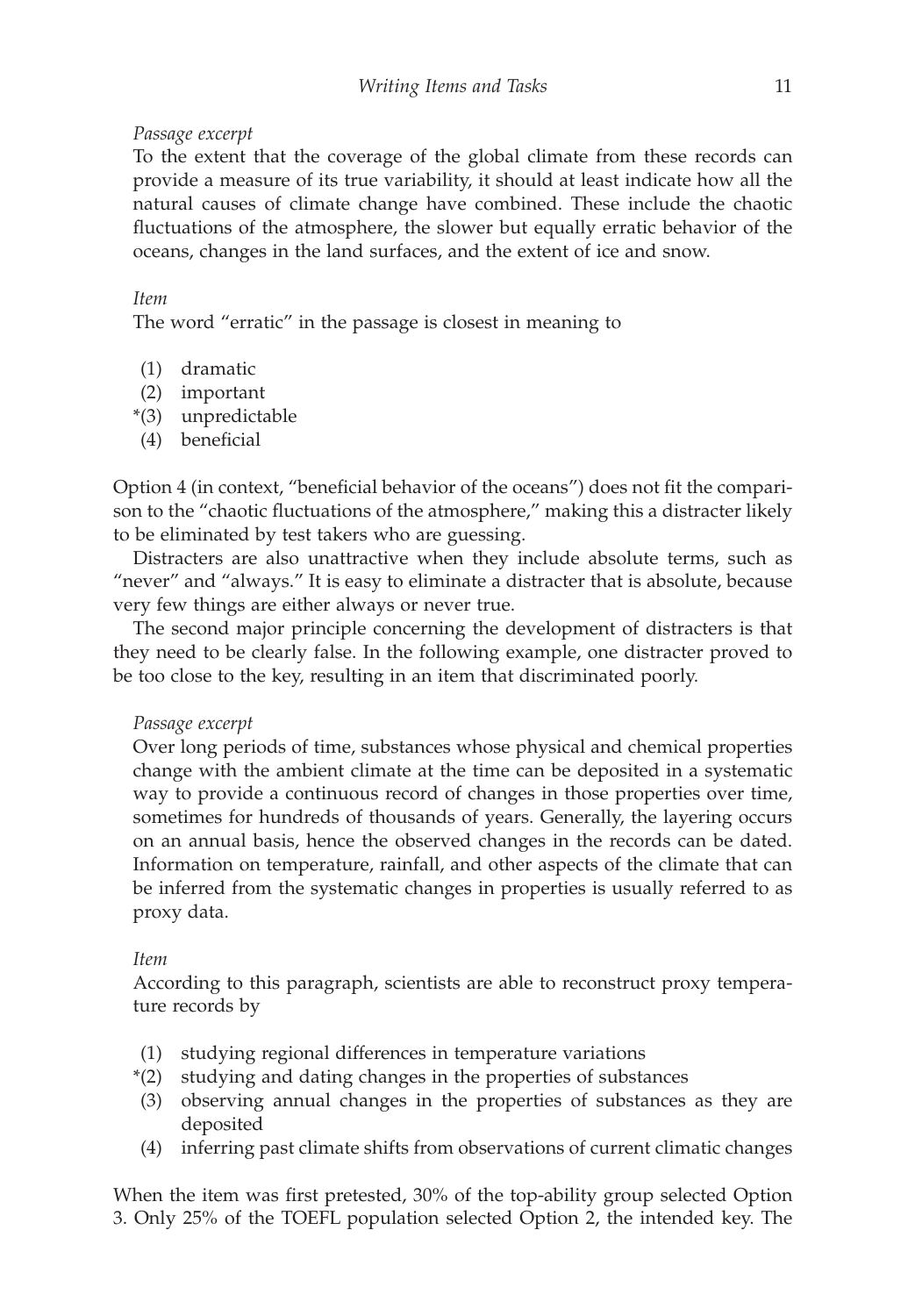item discrimination was only 0.23. When Option 3 was revised to "observing changes in present day climate conditions," 47% of the TOEFL population selected Option 2, so the item became easier and its discrimination value increased to 0.48.

# **The Craft of Writing Constructed Response Tasks: Difficulty and Discrimination**

In constructed response tasks, discrimination in test-taker performance levels is achieved by assigning scores along a performance continuum with well-defined score points. A primary reason for trying out constructed response tasks before administering them operationally is to detect tasks that are easier or more difficult than desired, so they may be revised or eliminated. Task difficulty is typically determined by analyzing score distributions and by computing the mean or average score. Normally scores should be distributed across the full range of score points, and score averages for supposedly comparable tasks should be similar.

For a high stakes decision scores should be highly reliable, meaning that a test taker would receive the same score on a different but comparable task of the same type, but one scored by different raters. For lower stakes uses such as providing diagnostic feedback, a lower level of reliability may be adequate. Typically, reliability in constructed response tasks is measured in terms of consistency across applications of the measurement procedure. One method for achieving consistency is to have clear, detailed specifications for prompts and stimuli. For example, in prompts based on stimuli, stimuli characteristics such as length and complexity should be defined.

The method or methods for determining reliability depends on the testing situation. If multiple raters are used to score responses independently, for example, the consistency of test-taker scores across raters (inter-rater agreement) can be used to measure reliability. Reliable scores require reliable scoring procedures.

# Developing a Scoring Rubric

A scoring rubric is essential for reliable scoring. A scoring rubric delineates the criteria by which responses to constructed response tasks are discriminated.

Typically, the scoring rubric for a given task type is developed as the item specifications are being determined, and it is refined as the task types are being prototyped and piloted. The criteria for scoring must reflect the purpose for which the item has been designed and must focus on the response characteristics necessary for evaluation. As mentioned above, these characteristics are defined along a continuum.

Scoring rubrics typically are either analytic or holistic. In analytic rubrics, each desired feature of a response is identified and awarded a specific point value. In holistic rubrics, score points are defined on the basis of the overall impression of a response. In both cases, a range of possible score points is specified and verbal descriptors are created for each score point. Generally, as many score points are used as can be consistently and meaningfully delineated and evaluated.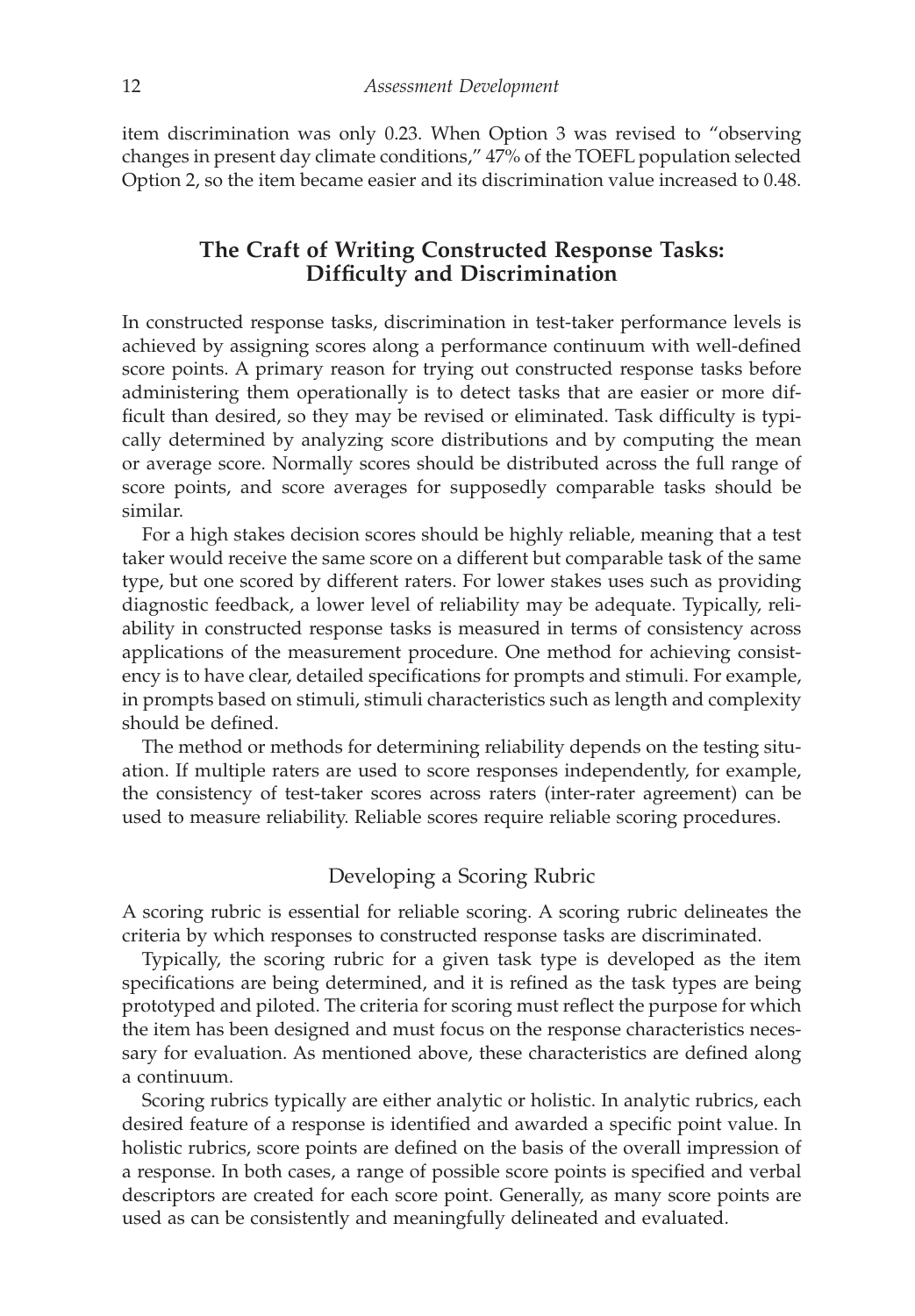# Identifying, Training, and Monitoring Raters

Raters must have the necessary educational qualifications and experience to rate responses. They must also be able to demonstrate mastery of the scoring training materials. In TOEFL and GRE, for example, this is achieved by requiring raters to pass a certification test upon completion of training. Raters retrain briefly before each scoring session and perform satisfactorily on a calibration exercise before being permitted to score operationally.

Rater training materials include benchmarks and range finders. Benchmarks are responses that have been selected as exemplars of responses at each score point on the rubric. Range finders are responses selected to guide raters in scoring responses that may be harder to match to the rubric. They may be examples of responses that, for example, are almost, but not quite, good enough to be awarded the higher of two adjacent score points.

Benchmarks and range finders are selected as soon as it is possible to obtain an adequate sampling of responses, and raters should be able to consult these materials as needed throughout operational scoring.

To ensure that raters are making appropriate distinctions at each score point on the rubric, rater performance is monitored during operational scoring using both statistical methods (inter-rater agreement rates, rater agreement rates with monitor responses, and the distribution of scores assigned) and qualitative measures (having scoring leaders selectively read rated responses to check for accuracy during scoring sessions).

# Refining Constructed Response Tasks on the Basis of Review and Tryouts

It is difficult, perhaps impossible, to judge whether constructed response tasks are clear and appropriate for a given population without subjecting them to meaningful review and tryouts, preferably both, for tasks on high stakes assessments. Like many other aspects of test development, crafting high quality constructed response tasks is a recursive process of successive refinements rather than a linear process.

Various approaches can be used for reviewing tasks. For example, test developers can perform a task themselves and then use the rubric to score their responses. However, because test developers' abilities tend to be significantly different from those of the test takers, trying out tasks on a subgroup of the test population generally provides more meaningful results. Tryouts should be administered under the conditions to be used for operational administrations, and responses should be scored by experienced raters.

Tryouts can be helpful in determining whether (a) the test takers understand what they are supposed to do; (b) the tasks are appropriate for the test population; (c) a particular subgroup of test takers seems to have a nonconstruct-related advantage over other subgroups; (d) the tasks elicit responses of the length and complexity desired; (e) responses are distributed across the full range of score points, or they cluster at selected score points; and (f) the responses can be easily and reliably scored using the existing rubric (for example, responses scored independently by more than one person are awarded the same or adjacent scores).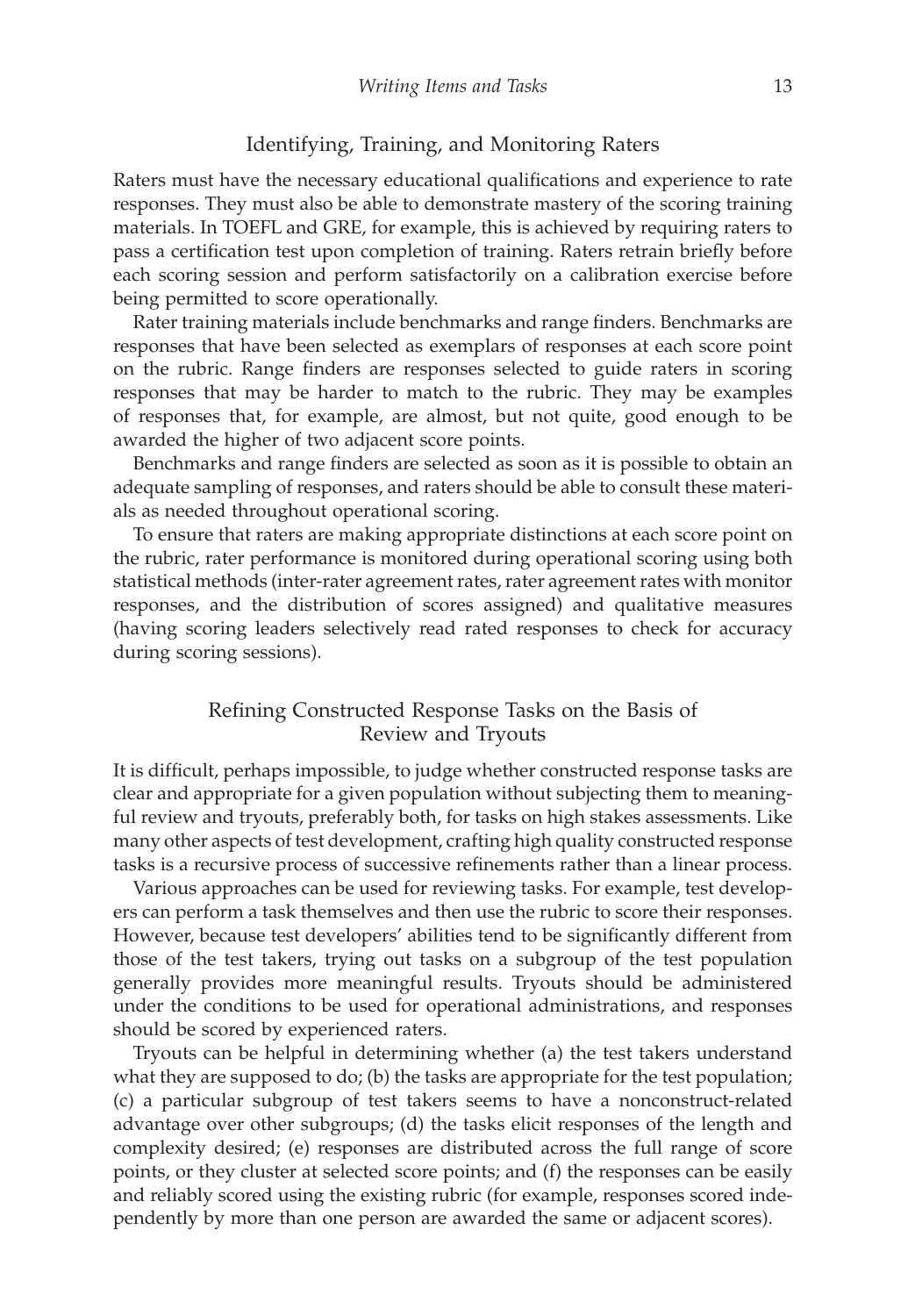It should be also be noted that, for practical reasons, it is not always possible to obtain enough responses through the tryout process to reliably determine score distributions and mean scores.

Decisions concerning which items of a given type to use operationally are based on item analysis and rater input. For test forms to be comparable, tasks of a given type should have similar mean scores and similar score distributions across the rubric score points from form to form.

Analyzing rater data is helpful in selecting pretested items for operational use. In cases where multiple raters score the same response, high inter-rater agreement is a possible indicator of quality. However, inter-rater agreement must be examined in light of score-point distributions, as it is necessarily high when only a limited number of the available score points are being awarded to responses.

The TOEFL integrated writing item discussed below was crafted with care and received multiple reviews by test developers before it was tried out, yet some problems were not apparent until test-taker responses were examined.

#### Example: Stegosaurus Plates

In this item test takers read a short passage explaining three theories about why stegosaurus dinosaurs had bony plates on their backs. The reading is illustrated with a drawing of a stegosaurus, so that test takers are sure to understand the type of animal being discussed, and their ability to visualize is thus minimized as a possible source of construct-irrelevant variance. After completing the reading, test takers listen to a part of a lecture in a biology class in which the professor rebuts each of the three theories presented in the reading. Test takers hear the lecture only once but are permitted to take notes while listening to it. A few seconds after the lecture concludes, test takers are presented with the prompt, which asks them to explain in writing how the lecture they just heard challenges information in the reading. They are given 20 minutes to write and told that good responses are typically between 150 and 225 words long. They can view the reading passage (and the illustration) as they write.

One of the theories presented in the reading is that the plates protected the dinosaurs against attacks by predators. In the lecture, a professor rejects this explanation by arguing that the plates were ineffective at providing protection. In a tryout version of this part of the lecture, the professor says that the plates were thin and "could have been bitten through easily." Tryouts revealed that some test takers who write well misinterpreted the word "bitten" as "beaten." It was hypothesized that the comprehension problem was due to the short vowel sound in the word "bitten." Accordingly, the wording of the lecture was changed to "would be able to bite through them [the plates] easily," in which the vowel sound is more distinctive.

Another of the theories presented in the reading is that the plates helped lower body temperature when the animal became overheated. The reading points out that the plates contained blood vessels and that blood vessels can carry heat to the body's surface, where it then radiates into the atmosphere. In the lecture, the professor rebuts this argument by pointing out that the blood vessels were not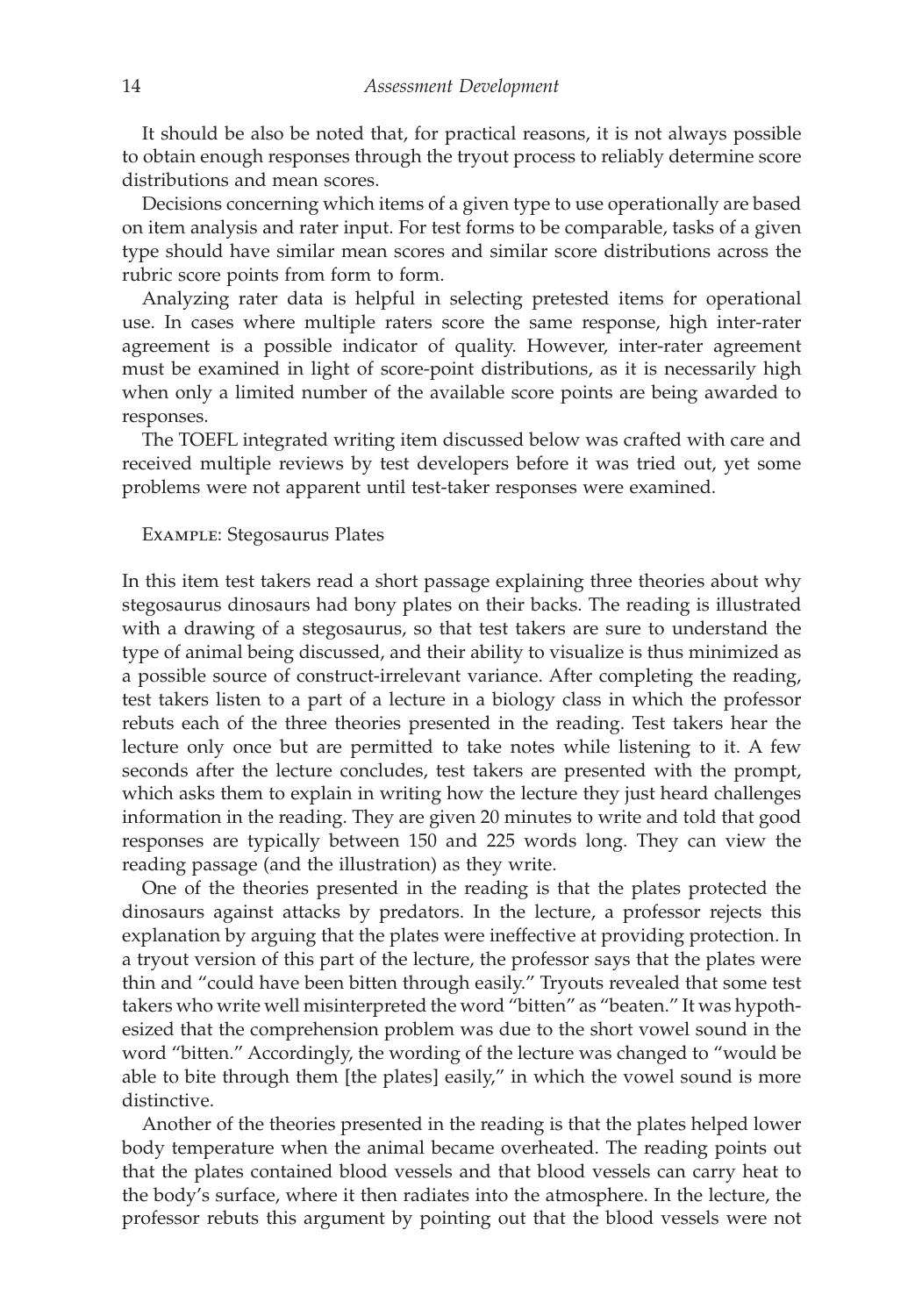located where they would have been useful for this purpose, namely near the surface. The rebuttal of this point was presented in the lecture as follows, when the item was first tried out:

Second, the temperature regulation theory. A closer look at the actual pattern of the vessel channels in the plates undermines this theory. If the cooling theory were correct, the vessels would be leading the blood along the surface of the plates where the blood would cool, and then carrying the cooled blood back into the body. But the actual pattern of the vessels seems different, suggesting that their real function was to direct blood toward the living tissues in the plates, supplying them with nutrients and helping them grow. So, the blood flow pattern inside the plates was suitable for supplying nutrients to living tissues rather than for temperature regulation.

In the tryout it was discovered that some high ability test takers had difficulty understanding why the blood vessels were unsuitable for radiating excess heat from the body, possibly because the lecture was not explicit about the location of the "living tissues of the plate." The contrast between the plate surface and the inner tissues of the plate was made explicit in the revised version. The revised version was also simpler: the information that blood vessels carry cooled blood back into the body was removed as nonessential. Here is the revised text of this part of the lecture:

Second, the temperature regulation theory. This theory is inconsistent with how the blood vessels were arranged in the plates. If the cooling theory were correct, the vessels would lead the blood along the surface of the plates where the blood would cool. But the vessels were not arranged in this way. Instead, their arrangement suggests a very different function: the blood was mostly directed toward the living tissues inside the plates, supplying them with nutrients and helping them to grow. So the main function of the blood flow in the plates was to supply nutrients to living tissues rather than temperature regulation.

In subsequent administrations there was no significant pattern of test takers with high writing ability having trouble understanding the information conveyed in the revised wording. The revised wording appears to have improved the validity, fairness, and discriminating power of the task.

# **Current Research and Future Directions**

Proposals for research that compares test tasks and the abilities they require to real-world tasks and abilities are called for in the TOEFL Committee of Examiners 2013 Research program. A study evaluating the relationship between authentic stimuli and test stimuli was conducted for IELTS (International English Language Testing System) in 2010 (Green, Ünaldi, & Weir, 2010) and one is currently underway for iBT TOEFL (the Internet-Based Test of English as a Foreign Language) (Sheehan, in press).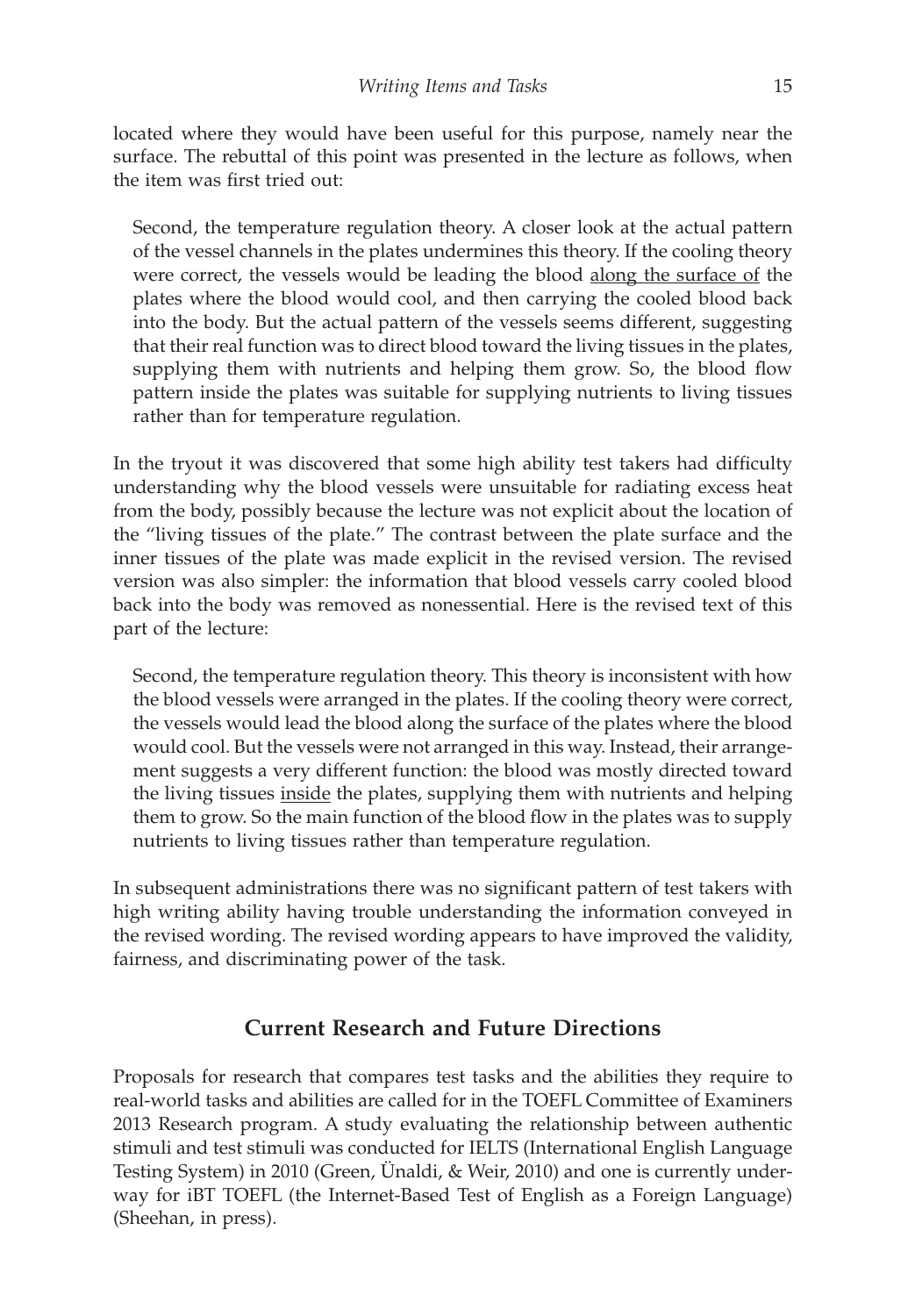A promising area of research is work on text analytics tools, which automate basic linguistic analyses of stimuli or other materials. These tools may, for example, analyze word frequency, syntactic complexity, and lexical and semantic cohesion in a given stretch of text in ways that are relevant to predicting difficulty. In addition, tools are being created to model item difficulty and to support item authoring by test developers. ETS (the Educational Testing Service) is also currently researching and developing automated engines for scoring both spoken and textual responses.

Technology plays an increasing role not only in testing but also in learning. New assessments will likely re-examine language constructs in light of computer learning and investigate whether new abilities are required and new items and tasks are needed to assess them. The TOEFL program is currently updating the language frameworks that guided the iBT TOEFL in light of possible changes to these constructs over time.

# **Challenges**

As the examples in this chapter indicate, there are many possible challenges to item and task validity, and many design and language variables that can influence item and task difficulty, discrimination, and reliability. For this reason, pretesting of items and tryouts of tasks are highly desirable.

Perhaps the greatest challenges for programs using constructed response tasks are the time and expense involved in using human raters and ensuring that item difficulty is consistent across forms. As the previous discussion makes clear, high quality human scoring requires a considerable investment of time and resources. Fortunately progress is being made in creating and improving engines for automated scoring, and some engines for measuring writing performance produce results comparable to those produced by human raters. However, less progress has been made in developing effective strategies for detecting and minimizing variations in item difficulty in constructed response tasks across forms. Although some techniques exist (e.g., establishing mean item scores, determining comparable score distribution), these methods depend on adequate sampling and high quality scoring. For practical and test security reasons (e.g., it is easier to memorize constructed response tasks than it is to memorize multiple choice items), it may not be possible to obtain large enough samples through tryouts to detect and eliminate some item flaws and variations in difficulty across forms.

SEE ALSO: Chapter 13, Assessing Integrated Skills; Chapter 17, International Assessments; Chapter 33, Norm-Referenced Approach to Language Assessment; Chapter 34, Criterion-Referenced Approach to Language Assessment; Chapter 53, Field Testing of Test Items and Tasks; Chapter 57, Standard Setting in Language Testing; Chapter 80, Raters and Ratings; Chapter 94, Ongoing Challenges in Language Assessment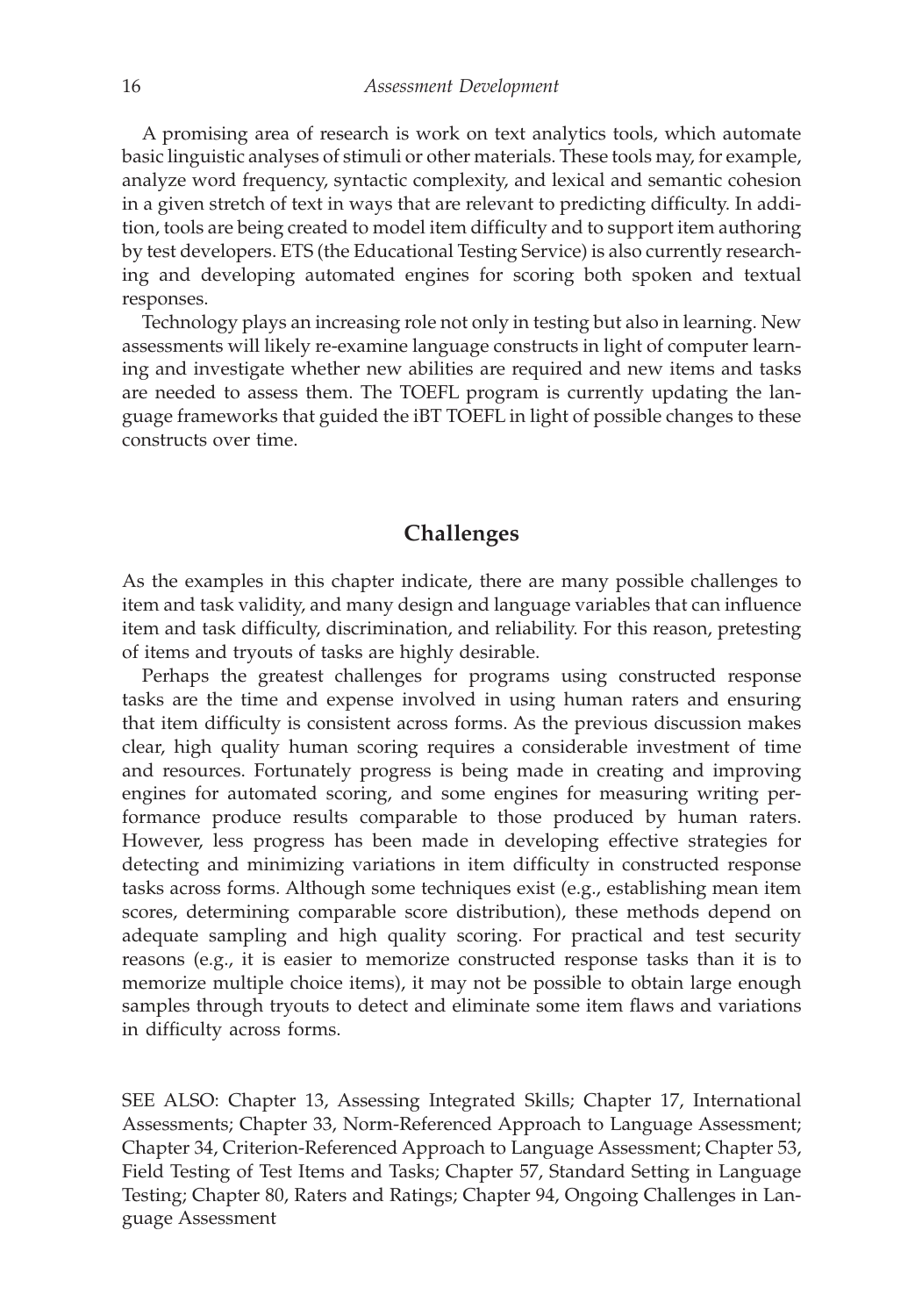### **References**

- Association of Language Testers in Europe (ALTE). (1995). ALTE materials for the guidance of test item writers. Retrieved October 12, 2011 from [www.alte.org/downloads/](http://www.alte.org/downloads/index.php?docid=89) [index.php?docid](http://www.alte.org/downloads/index.php?docid=89)=89
- Association of Language Testers in Europe. (2005). ALTE materials for the guidance of test item writers. Retrieved October 12, 2011 from [www.alte.org/downloads/index.php?](http://www.alte.org/downloads/index.php?docid=89) [docid](http://www.alte.org/downloads/index.php?docid=89)=89
- Frey, B. B., Petersen, S., Edwards, L. M., Pedrotti, J. T., & Peyton, V. (2005). Item-writing rules: Collective wisdom. *Teaching and Teacher Education: An International Journal of Research and Studies*, *21*(4), 375–64.
- Green, A., Ünaldi, A., & Weir, C. (2010). Empiricism versus connoisseurship: Establishing the appropriacy of texts in tests of academic reading. *Language Testing*, *27*(2), 191–211.
- Haladyna, T. M., & Downing, S. M. (1989a). A taxonomy of multiple-choice item-writing rules. *Applied Measurement in Education*, *2*(1), 37–50.
- Haladyna, T. M., & Downing, S. M. (1989b). Validity of a taxonomy of multiple-choice item-writing rules. *Applied Measurement in Education*, *2*(1), 51–78.
- Haladyna, T. M., Downing, S. M., & Rodriguez, M. C. (2002). A review of multiple-choice item-writing guidelines for classroom assessment. *Applied Measurement in Education*, *15*(3), 309–34.
- Hogan, T. P., and Murphy, G. (2007) Recommendations for preparing and scoring constructed-response items: What the experts say. *Applied Measurement in Education*, *20*(4), 427–41.
- McClellan, C. A. (2010, February). *Constructed-response scoring: Doing it right. R&D connections, 13*. Princeton, NJ: Educational Testing Service.
- Osterlind, S. J. (1989). *Constructing test items.* Boston, MA: Kluwer Academic Publishers.
- Schmeiser, C. B., & Welch, C. (2006). Test development. In R. L. Brennan (Ed.), *Educational measurement* (4th ed., pp. 307–53). Westport, CT: American Council on Education/ Praeger.
- Sheehan, K. (in press). Are TOEFL iBT reading passages characteristic of the types of reading materials typically encountered by students in university settings? A study funded by the TOEFL Committee of Examiners Research Program, 2011. Manuscript in preparation.
- Xi, X. (2010). How do we go about investigating test fairness? *Language Testing*, *27*(2), 147–70.

## **Suggested Readings**

- Alderson, C. J. (2005). *Diagnosing foreign language proficiency*. London: Continuum.
- Brown, J. D., & Hudson, T. (1998). Alternatives in language assessment. *TESOL Quarterly*, *32*(4), 653–75.
- Chapelle, C. A., & Douglas, D. (2006). *Assessing language through computer technology*. Cambridge, England: Cambridge University Press.
- Chapelle, C. A., Enright, M. K., & Jamieson, J. M. (Eds.). (2008). *Building a validity argument for the Test of English as a Foreign Language*. New York, NY: Routledge, Taylor & Francis Group.
- Fulcher, G., & Davidson, F. (2007). *Language testing and assessment: An advanced resource book*. Routledge, Taylor & Francis Group.